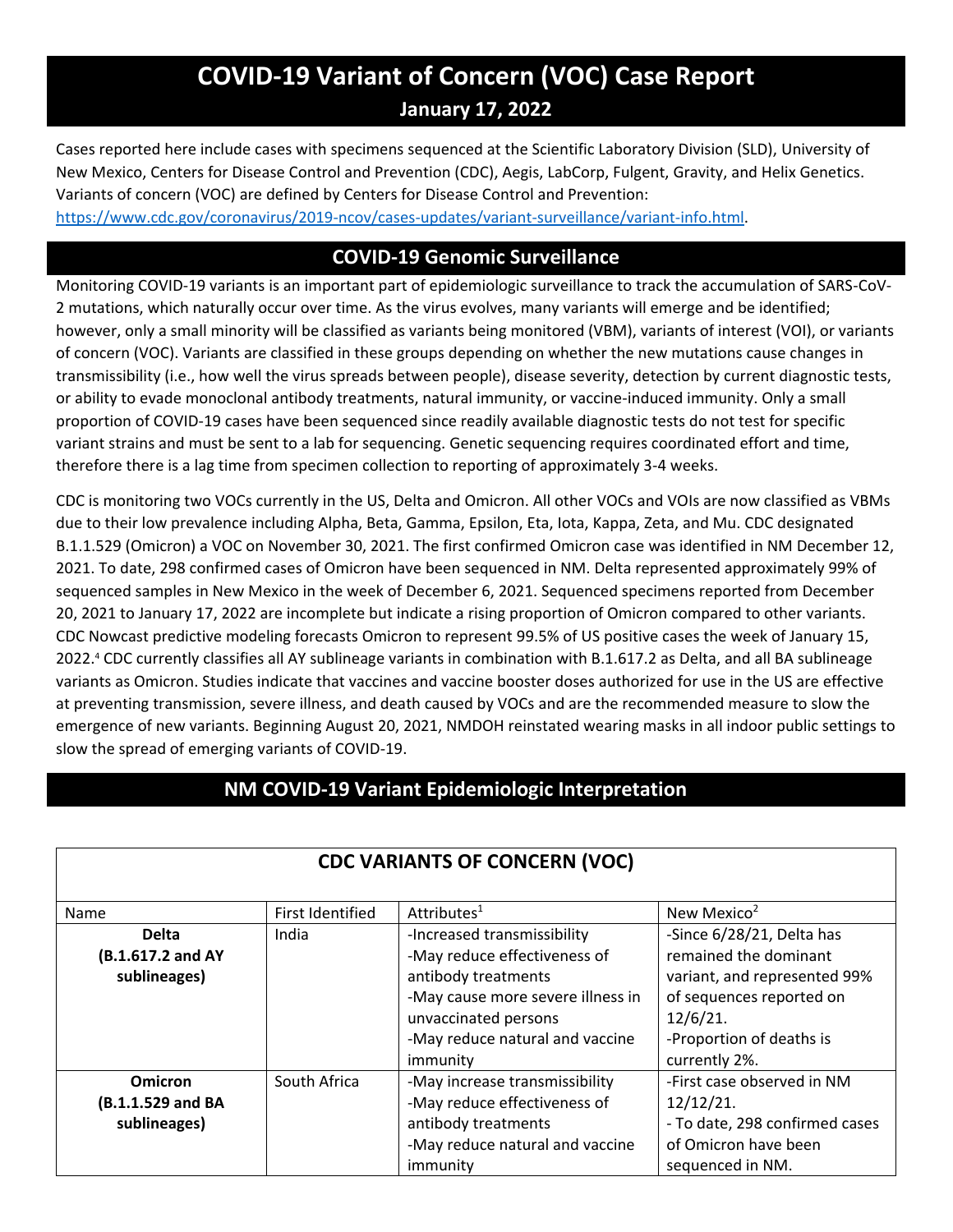## **CDC VARIANTS BEING MONITORED (VBM)**

| Name <sup>3</sup>                                   | <b>First Identified</b> | Attributes <sup>1</sup>                                                                                                                        | New Mexico <sup>2</sup>                                                                                                                                                                                                                                                                                   |
|-----------------------------------------------------|-------------------------|------------------------------------------------------------------------------------------------------------------------------------------------|-----------------------------------------------------------------------------------------------------------------------------------------------------------------------------------------------------------------------------------------------------------------------------------------------------------|
| Alpha<br>(B.1.1.7 and Q lineages)                   | United<br>Kingdom       | -50% more transmissible<br>-Potential to cause more<br>severe cases and deaths                                                                 | -Alpha has proportionally declined from<br>78% the week of 5/24/21 to 3% of<br>samples collected the week of 7/19/21.<br>-Has not been observed in NM since<br>$8/16/21$ .                                                                                                                                |
| <b>Beta</b><br>(B.1.351 and descendent<br>lineages) | South Africa            | -50% more transmissible<br>-Reduced effectiveness of<br>antibody treatments<br>-Reduced response of<br>natural and vaccine<br>induced immunity | - Least reported VOC in NM.<br>-Has not been observed in NM since<br>7/19/21.                                                                                                                                                                                                                             |
| Gamma<br>(P.1 and descendent<br>lineages)           | Japan/Brazil            | -Reduced effectiveness of<br>some antibody treatments<br>-Reduced response of<br>natural and vaccine<br>immunity                               | -First case sequenced in NM the week of<br>3/22/21 and has not been observed since<br>8/9/2021; Gamma peaked at 10% of<br>sequenced NM specimens the week of<br>6/21/2021.<br>-Currently has the highest proportion of<br>hospitalizations (24%); oversampling of<br>severe cases may skew these results. |
| <b>Epsilon</b><br>(B.1.427, and B.1.429)            | California              | -Downgraded from a VOI<br>on September 21, 2021                                                                                                | -First case sequenced in NM the week of<br>10/12/20 and has not been observed<br>since 6/7/21; Epsilon peaked at 26% of<br>sequenced NM specimens the week of<br>$3/15/21$ .                                                                                                                              |
| lota<br>(B.1.526)                                   | U.S.                    | -Downgraded from a VOI<br>on September 21, 2021                                                                                                | -First case sequenced in NM the week of<br>2/08/21 and has not been observed since<br>6/28/21; lota peaked at 15% of<br>sequenced NM specimens the week of<br>5/10/21                                                                                                                                     |
| Mu<br>(B.1.621, and B.1.621.1)                      | Colombia                | -Designated a VBM on<br>September 21, 2021                                                                                                     | -First case sequenced in NM the week of<br>5/24/21 and has not been observed since<br>8/16/21; Mu peaked at 7% of sequenced<br>NM specimens the week of 6/7/21.                                                                                                                                           |

<sup>1</sup><https://www.cdc.gov/coronavirus/2019-ncov/variants/variant-info.html>

<sup>2</sup>NM interpretations based on data collected >4 weeks ago to allow for lag in genomic sequencing.

<sup>3</sup>All other VBMs have either not been observed in NM or have had <10 sequenced specimens and are not included in this table. <sup>4</sup>[CDC COVID Data Tracker](https://covid.cdc.gov/covid-data-tracker/#variant-proportions)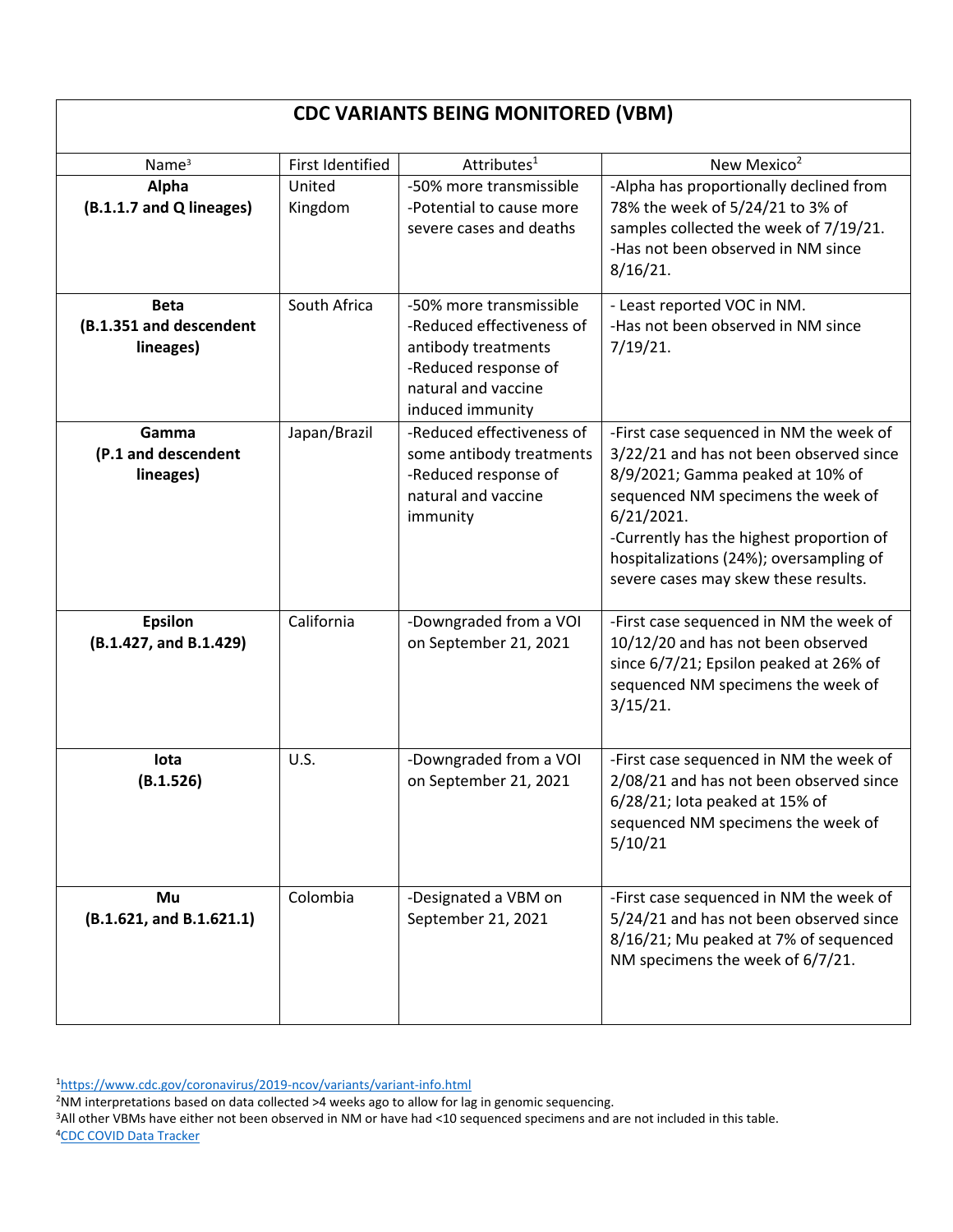#### **Cumulative number of Specimens Sequenced and Matched to Case Investigations**

| <b>Lineage</b>             | <b>Sequenced Cases</b> | <b>Matched Cases*</b> | <b>Percent Matched</b> |
|----------------------------|------------------------|-----------------------|------------------------|
|                            |                        |                       |                        |
| B.1.617.2 (Delta)          | 11453                  | 9985                  | 87%                    |
| <b>B.1.1.529 (Omicron)</b> | 298                    | 180                   | 60%                    |
| <b>B.1.1.7 (Alpha)</b>     | 1835                   | 1539                  | 84%                    |
| <b>B.1.351 (Beta)</b>      | 8                      | 3                     | 38%                    |
| P.1 (Gamma)                | 109                    | 95                    | 87%                    |
| B.1.427/B.1.429 (Epsilon)  | 521                    | 429                   | 82%                    |
| <b>B.1.525 (Eta)</b>       | 4                      | 4                     | 100%                   |
| <b>B.1.526 (lota)</b>      | 191                    | 164                   | 86%                    |
| B.1.617.1 (Kappa)          | $\overline{2}$         | 2                     | 100%                   |
| $P.2$ (Zeta)               | 3                      | $\overline{2}$        | 67%                    |
| B.1.621/B.1.621.1 (Mu)     | 38                     | 30                    | 79%                    |
| <b>Other lineage</b>       | 4478                   | 3002                  | 67%                    |
| <b>Total</b>               | 18940                  | 15435                 | 81%                    |

\*Cases are matched to NMDOH case investigation data to provide demographic, disease outcome, and other clinical information. This table includes 187 sequences from patients who were tested at New Mexico facilities but reside outside New Mexico. These have been removed from the subsequent tables and figures.

| Cumulative number of variant cases, hospitalizations, and deaths |                              |                                      |                                       |                              |                               |                                              |  |
|------------------------------------------------------------------|------------------------------|--------------------------------------|---------------------------------------|------------------------------|-------------------------------|----------------------------------------------|--|
| <b>Lineage</b>                                                   | <b>Total</b><br><b>Cases</b> | <b>Number</b><br><b>Hospitalized</b> | <b>Percent</b><br><b>Hospitalized</b> | <b>Number</b><br><b>Died</b> | <b>Percent</b><br><b>Died</b> | <b>Vaccine</b><br><b>Breakthrough Cases*</b> |  |
| <b>Delta</b>                                                     | 9907                         | 854                                  | 9%                                    | 196                          | 2%                            | 3287                                         |  |
| <b>Omicron</b>                                                   | 178                          | $\mathbf{1}$                         | 1%                                    | 0                            | 0%                            | 110                                          |  |
| Alpha                                                            | 1522                         | 152                                  | 10%                                   | 19                           | 1%                            | 94                                           |  |
| <b>Beta</b>                                                      | 3                            | 0                                    | 0%                                    | 0                            | 0%                            | 0                                            |  |
| Gamma                                                            | 93                           | 22                                   | 24%                                   | $\overline{2}$               | 2%                            | 3                                            |  |
| <b>Epsilon</b>                                                   | 418                          | 9                                    | 2%                                    | $\overline{2}$               | 0%                            | 8                                            |  |
| Eta                                                              | 4                            | 0                                    | 0%                                    | 0                            | 0%                            | 0                                            |  |
| lota                                                             | 162                          | 5                                    | 3%                                    | 1                            | 1%                            | 8                                            |  |
| Kappa                                                            | 2                            | $\mathbf 0$                          | 0%                                    | 0                            | 0%                            | 0                                            |  |
| Zeta                                                             | $\overline{2}$               | 0                                    | 0%                                    | 0                            | 0%                            | 0                                            |  |
| Mu                                                               | 30                           | $\overline{2}$                       | 7%                                    | 0                            | 0%                            | 4                                            |  |
| <b>Other lineage</b>                                             | 2927                         | 143                                  | 5%                                    | 44                           | 2%                            | 23                                           |  |

\*A vaccine breakthrough (VBT) case is defined as a person who tests positive ≥14 days after completing the full series of an FDA-authorized COVID-19 vaccine and has not tested positive the prior 89 days. *Because samples collected from VBT cases are more frequently sequenced compared to samples from other COVID-19 cases, these counts should not be used to evaluate the frequency with which VOCs cause vaccine breakthrough.* \*\*The specimen submission process for sequencing is not representative. A large proportion of P.1 (Gamma) cases were collected from a single hospital in San Juan County that submitted specimens on hospital admissions, rather than on a representative set of cases in the county. This is likely increasing the apparent severity of this VOC.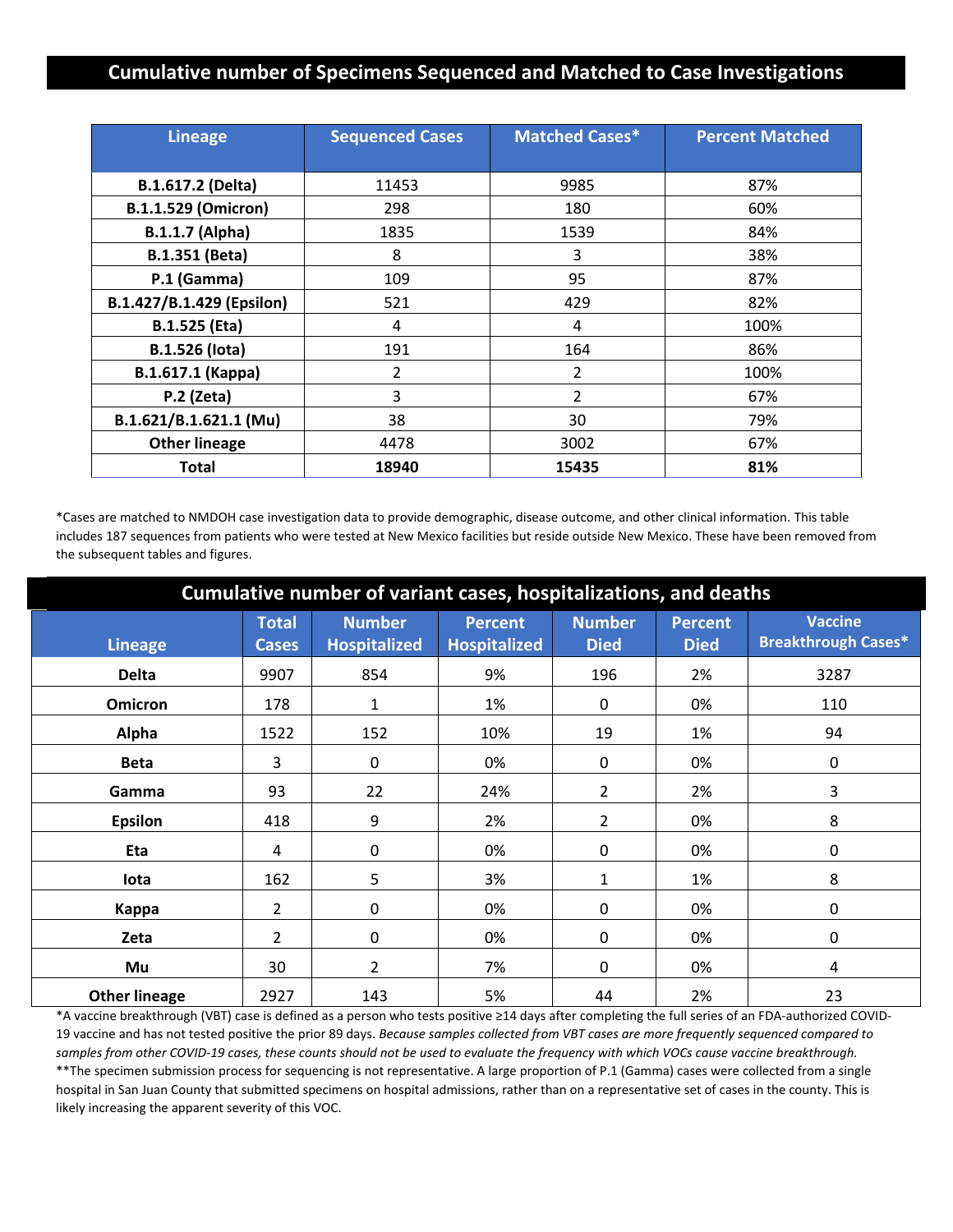#### **Identified SARS-CoV-2 lineages by week**



\*The dark grey shaded region in each of the figures on this page represents the lag period between specimen collection and genomic sequencing results such that the results may look different when all specimens available for sequencing have been reported.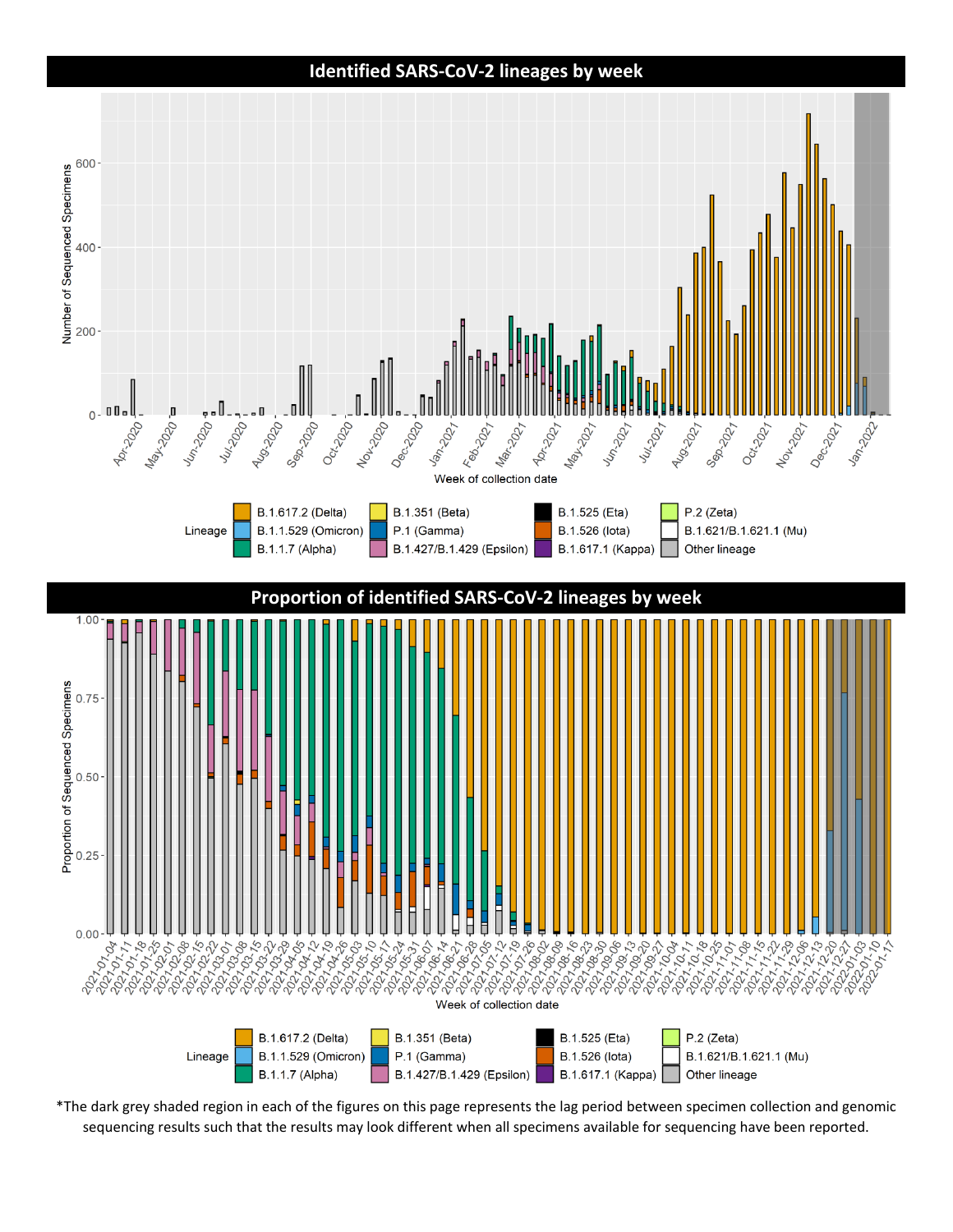



\*Only VOCs with greater than 100 sequenced specimens in NM are reported and excludes all VBMs other than Alpha.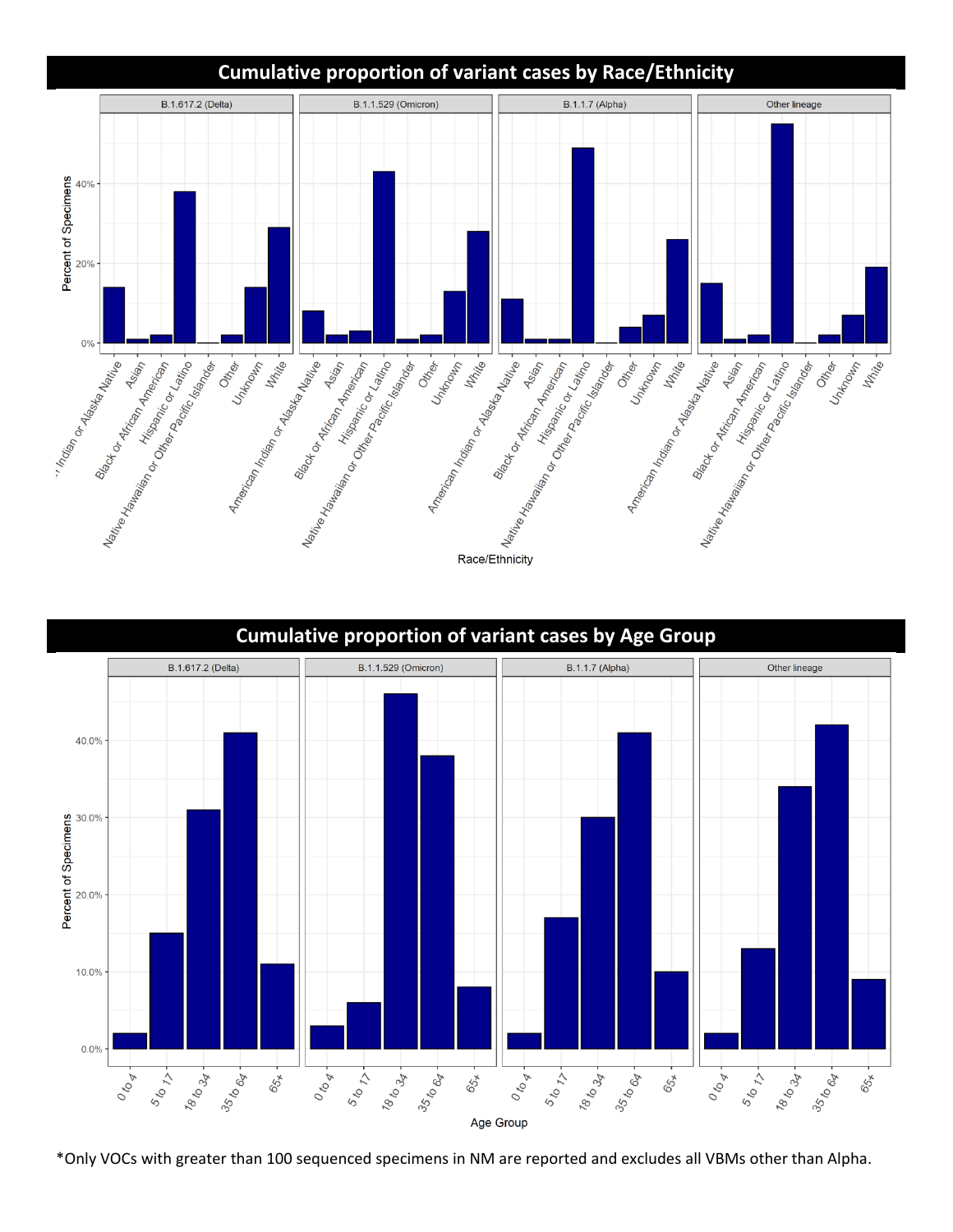## **Cumulative number of variant cases by county of residence\***

Counties with less than 5 matched sequenced cases are not included in the table below.

| <b>County</b>     | <b>B.1.1.529</b><br>(Omicron) | B.1.617.2<br>(Delta) | <b>B.1.1.7</b><br>(Alpha) | <b>Other lineage</b> |
|-------------------|-------------------------------|----------------------|---------------------------|----------------------|
| <b>Bernalillo</b> | 75                            | 3219                 | 450                       | 956                  |
| <b>Chaves</b>     | 4                             | 205                  | 13                        | 56                   |
| Cibola            | 0                             | 186                  | 13                        | 103                  |
| <b>Colfax</b>     | $\mathbf{1}$                  | 131                  | 24                        | 26                   |
| Curry             | 0                             | 125                  | 23                        | 22                   |
| Dona Ana          | 21                            | 717                  | 80                        | 420                  |
| Eddy              | $\mathbf{1}$                  | 258                  | 19                        | 97                   |
| Grant             | 9                             | 77                   | 13                        | 34                   |
| Guadalupe         | 0                             | 57                   | $\mathbf{1}$              | 15                   |
| Lea               | $\mathbf{1}$                  | 137                  | 17                        | 114                  |
| Lincoln           | 0                             | 46                   | 5                         | 52                   |
| <b>Los Alamos</b> | 0                             | 43                   | 9                         | 24                   |
| Luna              | 0                             | 41                   | 14                        | 20                   |
| <b>McKinley</b>   | 0                             | 292                  | 17                        | 90                   |
| Otero             | 11                            | 674                  | 24                        | 149                  |
| <b>Rio Arriba</b> | $\mathbf{1}$                  | 140                  | 92                        | 37                   |
| San Juan          | 9                             | 1459                 | 312                       | 288                  |
| <b>San Miguel</b> | $\overline{2}$                | 102                  | 10                        | 53                   |
| Sandoval          | 9                             | 569                  | 73                        | 210                  |
| Santa Fe          | 20                            | 508                  | 96                        | 292                  |
| <b>Sierra</b>     | 0                             | 102                  | 5                         | 5                    |
| <b>Socorro</b>    | 0                             | 53                   | 9                         | 31                   |
| <b>Taos</b>       | $\overline{2}$                | 121                  | 16                        | 37                   |
| <b>Torrance</b>   | 0                             | 116                  | 16                        | 22                   |
| Valencia          | 11                            | 414                  | 70                        | 110                  |

\*Only VOCs with greater than 100 sequenced specimens in NM are reported and excludes all VBMs other than Alpha.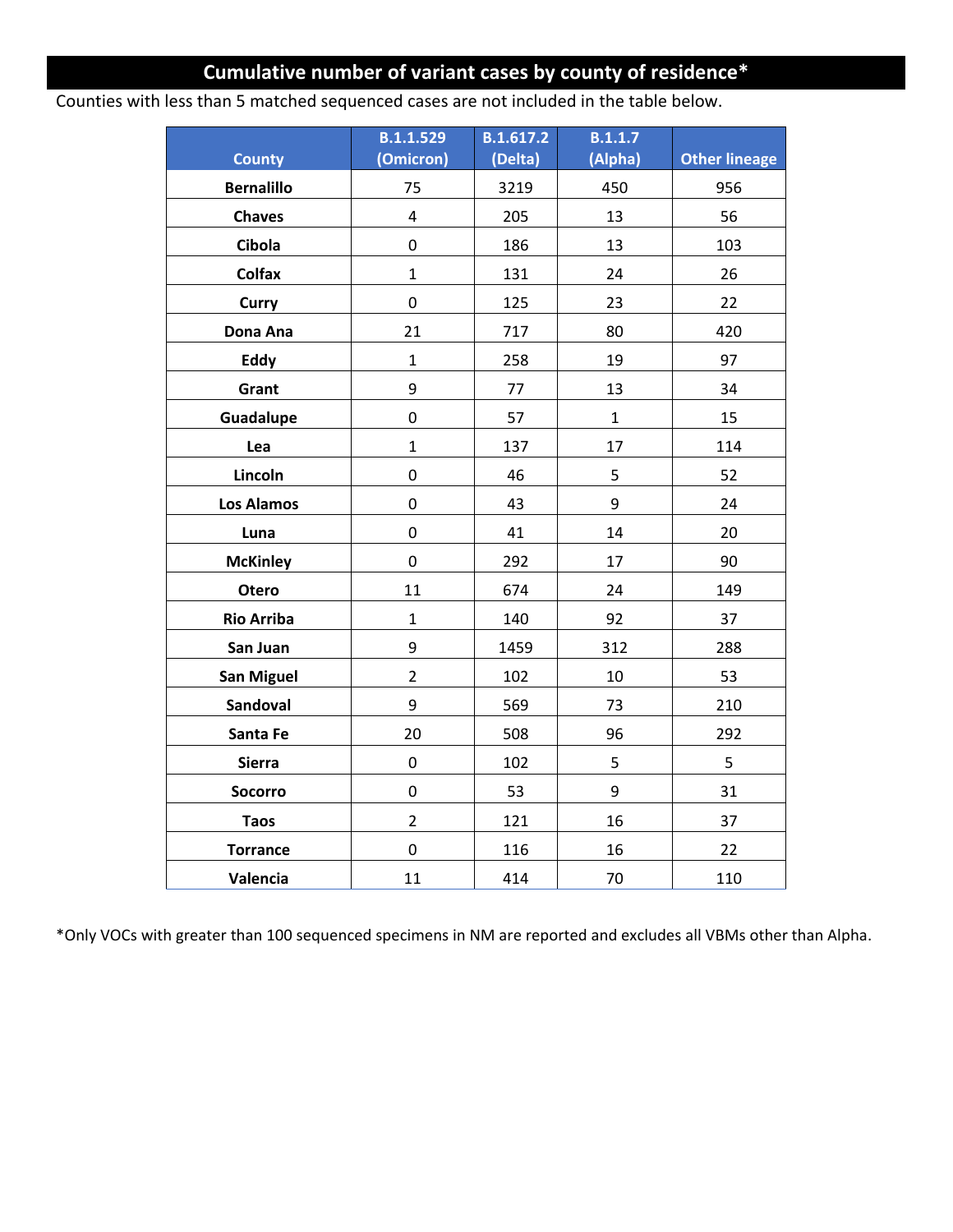| Percentage of variant cases reporting any symptoms |              |                                  |           |            |                 |  |  |
|----------------------------------------------------|--------------|----------------------------------|-----------|------------|-----------------|--|--|
| <b>Lineage</b>                                     | <b>Total</b> | <b>Total</b><br>Investigated (%) | <b>No</b> | <b>Yes</b> | Symptomatic (%) |  |  |
| <b>B.1.1.529 (Omicron)</b>                         | 178          | 23 (13%)                         | 4         | 19         | 83%             |  |  |
| B.1.617.2 (Delta)                                  | 9900         | 3962 (40%)                       | 243       | 3719       | 94%             |  |  |
| <b>B.1.1.7 (Alpha)</b>                             | 1522         | 1163 (76%)                       | 104       | 1059       | 91%             |  |  |
| <b>Other lineage</b>                               | 3393         | 2610 (77%)                       | 353       | 2257       | 87%             |  |  |

## **Percentage of specific symptoms reported by symptomatic variant cases**

The table below includes data ONLY from symptomatic cases.

| <b>Symptom</b>             | <b>B.1.1.529 (Omicron)</b> | <b>B.1.617.2 (Delta)</b> | <b>B.1.1.7 (Alpha)</b> | <b>Other lineage</b> |
|----------------------------|----------------------------|--------------------------|------------------------|----------------------|
| Fever (Measured or         |                            |                          |                        |                      |
| Subjective)                | 37% (7)                    | 53% (1944)               | 46% (484)              | 43% (952)            |
|                            |                            |                          |                        |                      |
| <b>Chills</b>              | 53% (10)                   | 48% (1755)               | 46% (476)              | 44% (991)            |
|                            |                            |                          |                        |                      |
| <b>Muscle Aches</b>        | 53% (10)                   | 55% (2030)               | 57% (590)              | 56% (1247)           |
|                            |                            |                          |                        |                      |
| <b>Runny Nose</b>          | 74% (14)                   | 55% (2022)               | 53% (548)              | 54% (1201)           |
|                            |                            |                          |                        |                      |
| <b>Sore Throat</b>         | 68% (13)                   | 44% (1618)               | 45% (468)              | 43% (962)            |
|                            |                            |                          |                        |                      |
| Cough                      | 68% (13)                   | 75% (2737)               | 73% (766)              | 64% (1428)           |
| <b>Shortness of Breath</b> | 16% (3)                    | 30% (1115)               | 29% (306)              | 24% (533)            |
|                            |                            |                          |                        |                      |
| <b>Nausea/Vomiting</b>     | 26% (5)                    | 27% (989)                | 27% (283)              | 23% (505)            |
|                            |                            |                          |                        |                      |
| Headache                   | 74% (14)                   | 65% (2370)               | 66% (686)              | 65% (1459)           |
|                            |                            |                          |                        |                      |
| <b>Abdominal Pain</b>      | 16% (3)                    | 14% (522)                | 16% (163)              | 14% (307)            |
|                            |                            |                          |                        |                      |
| <b>Diarrhea</b>            | $21\%$ (4)                 | 29% (1078)               | 28% (297)              | 26% (579)            |
|                            |                            |                          |                        |                      |
| <b>Fatigue</b>             | 79% (15)                   | 67% (2472)               | 70% (732)              | 66% (1473)           |
|                            |                            |                          |                        |                      |
| <b>Loss of Appetite</b>    | $21\%$ (4)                 | 40% (1451)               | 40% (418)              | 36% (793)            |
| Loss of Taste or           |                            |                          |                        |                      |
| <b>Smell</b>               | 21% (4)                    | 49% (1789)               | 39% (411)              | 46% (1023)           |

\*Only VOCs with greater than 100 sequenced specimens in NM are reported and excludes all VBMs other than Alpha.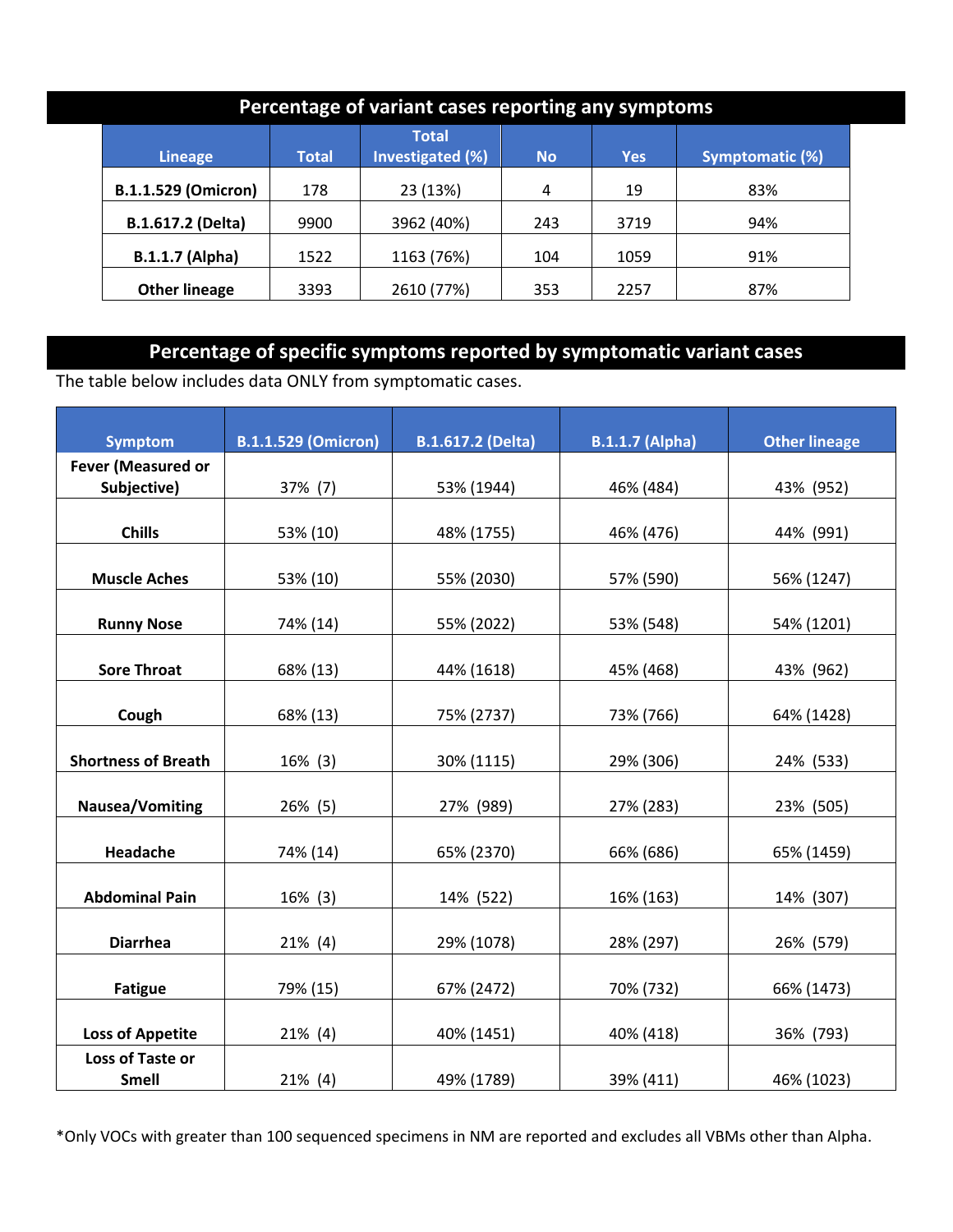## **Percentage of variant cases reporting underlying conditions**

| <b>Lineage</b>             | <b>Total</b> | <b>Total</b><br>Investigated (%) | <b>No</b> | Yes | <b>Underlying Conditions (%)</b> |
|----------------------------|--------------|----------------------------------|-----------|-----|----------------------------------|
| <b>B.1.1.529 (Omicron)</b> | 178          | 23 (13%)                         | 20        | 3   | 13%                              |
| B.1.617.2 (Delta)          | 9900         | 3801 (38%)                       | 2883      | 918 | 24%                              |
| <b>B.1.1.7 (Alpha)</b>     | 1522         | 1157 (76%)                       | 594       | 563 | 49%                              |
| <b>Other lineage</b>       | 3393         | 2515 (74%)                       | 1570      | 945 | 38%                              |

# **Percentage of specific underlying conditions reported by variant cases**

Data below includes ONLY cases who report having a pre-existing condition.

| <b>Symptom</b>                  | <b>B.1.1.529 (Omicron)</b> | <b>B.1.617.2 (Delta)</b> | <b>B.1.1.7 (Alpha)</b> | <b>Other lineage</b> |
|---------------------------------|----------------------------|--------------------------|------------------------|----------------------|
| <b>Chronic Lung Disease</b>     | $0\%$ (0)                  | 24% (179)                | 25% (127)              | 26% (214)            |
|                                 |                            |                          |                        |                      |
| <b>Chronic Liver Disease</b>    | $0\%$ (0)                  | 5% (36)                  | 3% (17)                | 4% (32)              |
|                                 |                            |                          |                        |                      |
| <b>Chronic Renal Disease</b>    | $0\%$ (0)                  | 12% (88)                 | 4% (19)                | 4% (36)              |
|                                 |                            |                          |                        |                      |
| <b>Diabetes Mellitus</b>        | $0\%$ (0)                  | 34% (257)                | 19% (96)               | 21% (174)            |
|                                 |                            |                          |                        |                      |
| <b>Cardiovascular Disease</b>   | $0\%$ (0)                  | 36% (267)                | 32% (163)              | 28% (231)            |
|                                 |                            |                          |                        |                      |
| <b>Autoimmune Disease</b>       | $0\%$ (0)                  | 6% (44)                  | 8% (40)                | 5% (42)              |
|                                 |                            |                          |                        |                      |
| <b>Neurological Disability</b>  | $0\%$ (0)                  | 8% (59)                  | 6% (31)                | 8% (64)              |
|                                 |                            |                          |                        |                      |
| <b>Current or Former Smoker</b> | 100% (3)                   | 37% (280)                | 53% (271)              | 52% (435)            |

\* Note: One P.1 variant case reported an underlying condition that is not included on the list above.

\*\*Only VOCs with greater than 100 sequenced specimens in NM are reported and excludes all VBMs other than Alpha.